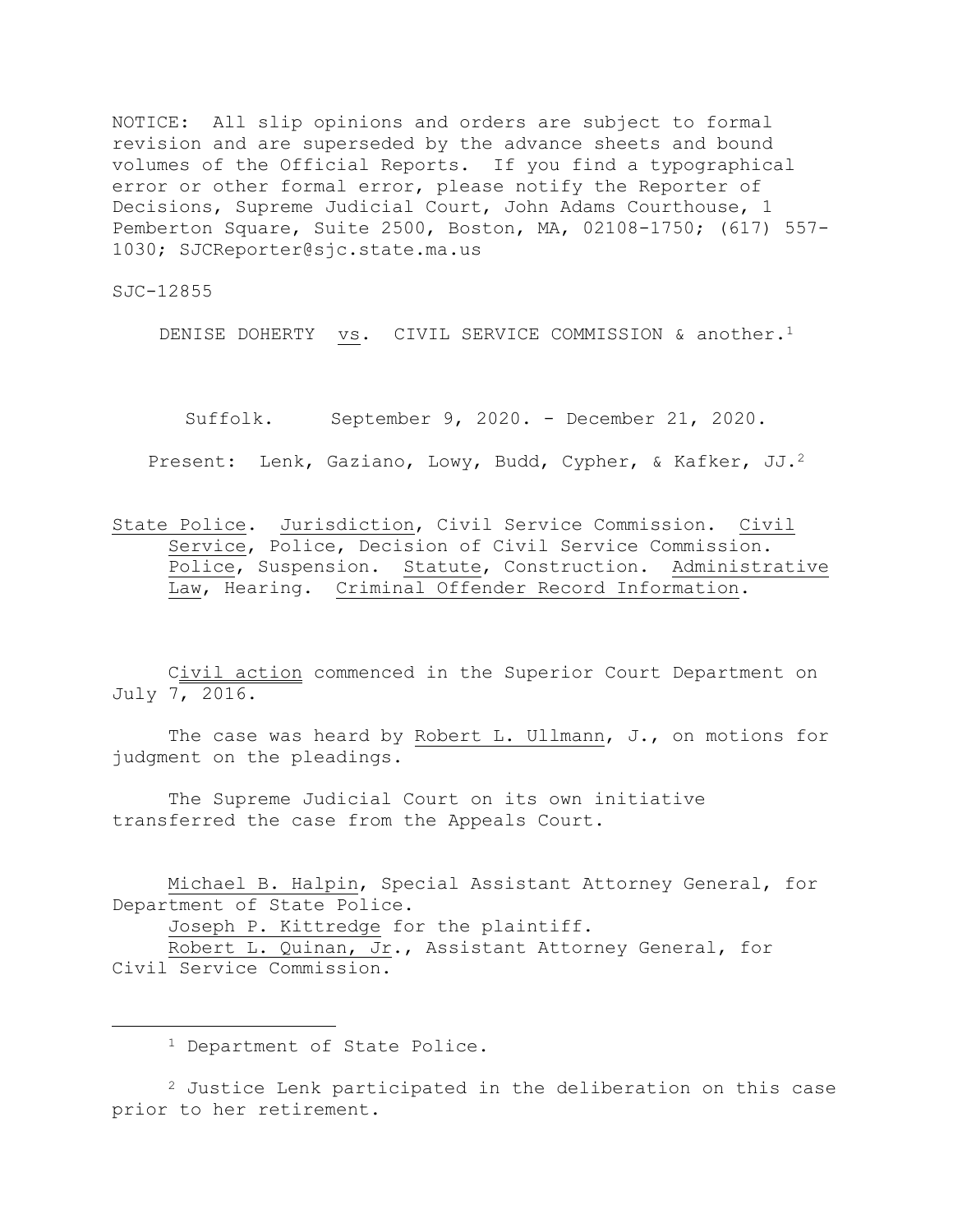KAFKER, J. This case requires us to consider whether the Civil Service Commission (commission) has jurisdiction under G. L. c. 22C, § 13, and G. L. c. 31, §§ 41-45, to review the discipline of loss of two days of accrued leave time imposed by the colonel of the Department of State Police (department). The department contends that the Superior Court erred in finding that the commission had jurisdiction over the plaintiff's appeal of her disciplinary sanction because loss of accrued leave time does not fall within the scope of appealable matters expressly contemplated by the statutes at issue. The commission disagrees, arguing that it had jurisdiction over the plaintiff's appeal because, even if loss of accrued leave time is not expressly contemplated by the statutes, it is functionally equivalent to a suspension, which is within the commission's jurisdiction to review. The commission also argues it has jurisdiction in light of the statutes' legislative purpose. Finally, the plaintiff, assuming that the commission had jurisdiction, contends that the Superior Court decision must be reversed because the commission denied the plaintiff's request for a public hearing and the commission's decision was not supported by substantial evidence.

We hold that the commission did not have subject matter jurisdiction to review the plaintiff's loss of two days of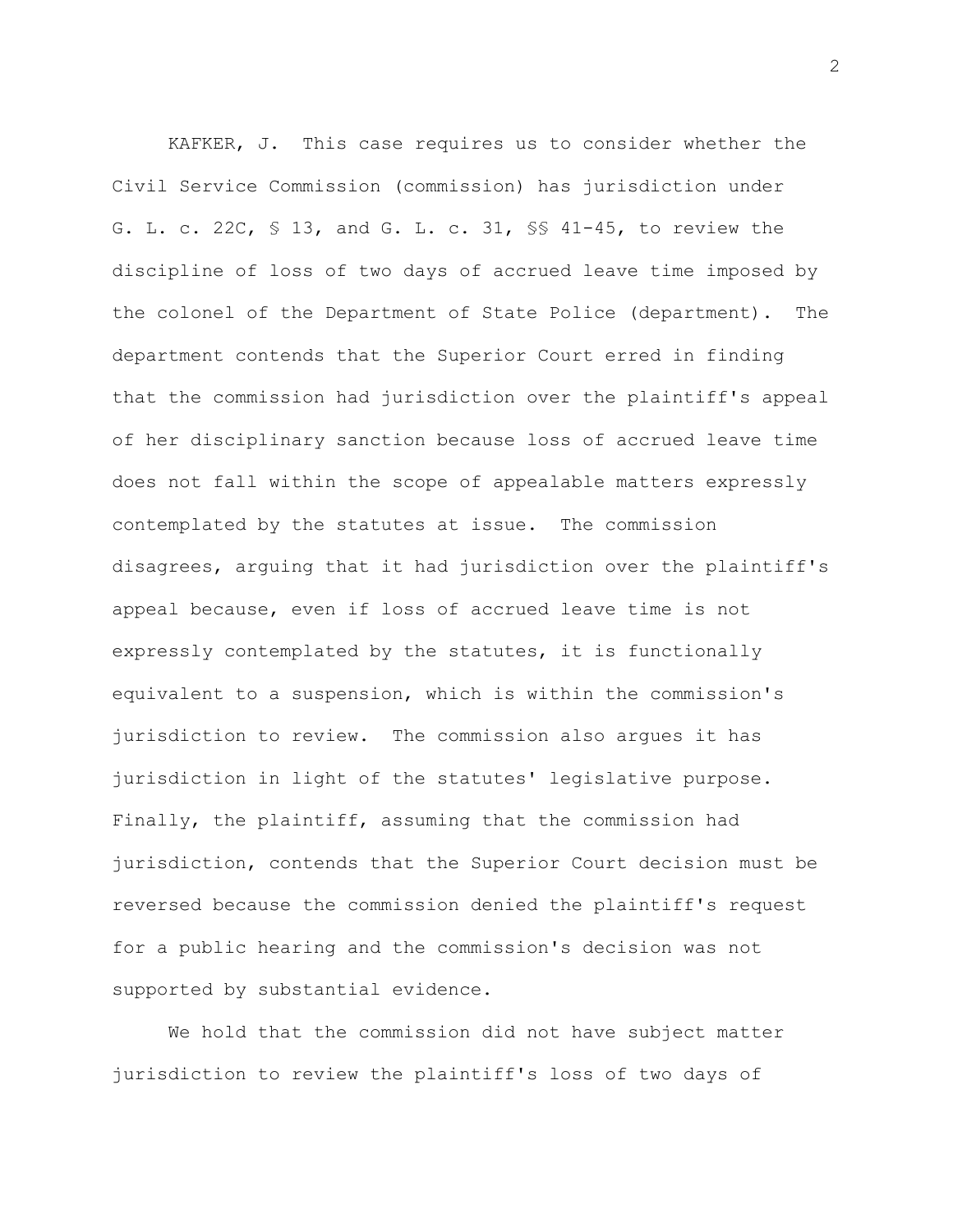accrued leave time under G. L. c. 22C, § 13, and G. L. c. 31, §§ 41-45. We therefore vacate the judgment of the Superior Court and remand for proceedings consistent with this opinion.

Background. We summarize the commission's relevant and undisputed factual findings, as well as the procedural posture of this case.

The plaintiff has been employed by the department for over twenty years. From 2007 to 2012, the plaintiff was assigned to the department's certification unit, which is responsible for providing licensing services for private security (also known as "watch guard") companies. The certification unit will periodically conduct an administrative inspection of a watch guard company to ensure that the licensee company is in compliance with the statutory requirements. Among other things, the certification unit confirms that the company has on file a complete list of current employees, as well as copies of affidavits of all employees affirming they have not been convicted of a felony or crime of moral turpitude, as required by statute.

In October 2011, the plaintiff began an administrative inspection of XYZ Watch Guard Company (XYZ).<sup>3</sup> The plaintiff

<sup>&</sup>lt;sup>3</sup> Because the actual name of the watch quard company was not relevant to its analysis of the issues, the commission used the pseudonyms "XYZ Watch Guard Company" and "XYZ" throughout its decision. We adopt the same naming convention in this opinion.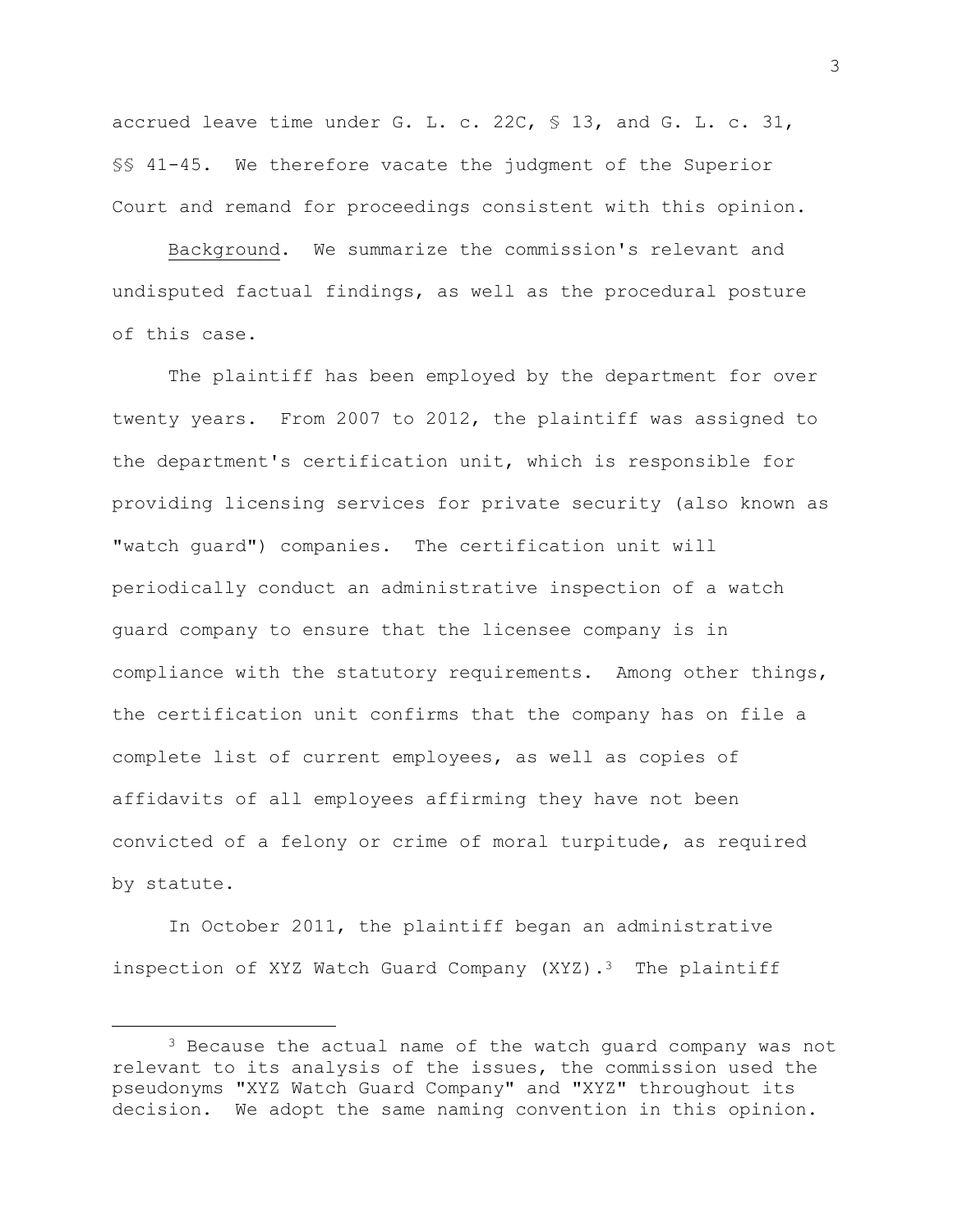reviewed the affidavits of XYZ's employees and conducted board of probation record checks, which led her to determine that ten or eleven XYZ employees had records of felony convictions. The plaintiff subsequently conveyed to XYZ's director of government affairs that these employees jeopardized XYZ's license. The plaintiff then met with XYZ's license holder and director of government affairs and informed them that she would contact the employees herself, and XYZ provided the plaintiff with the employees' contact information to do so.

In March 2013, the department interviewed several XYZ employees who had been contacted by the plaintiff. The employees complained that the plaintiff was "rude" and "unprofessional" in their interactions. Moreover, one employee was incorrectly told by the plaintiff that the employee was unable to return to work at XYZ because of a prior felony conviction that, ultimately, did not exist. As a result of the department's investigation, the plaintiff was charged with violating article 5.8 of the department's rules and regulations concerning unsatisfactory performance, and article 5.27 concerning truthfulness. In December 2015, the department convened a trial board, which heard evidence and ultimately found the plaintiff guilty of five specific violations of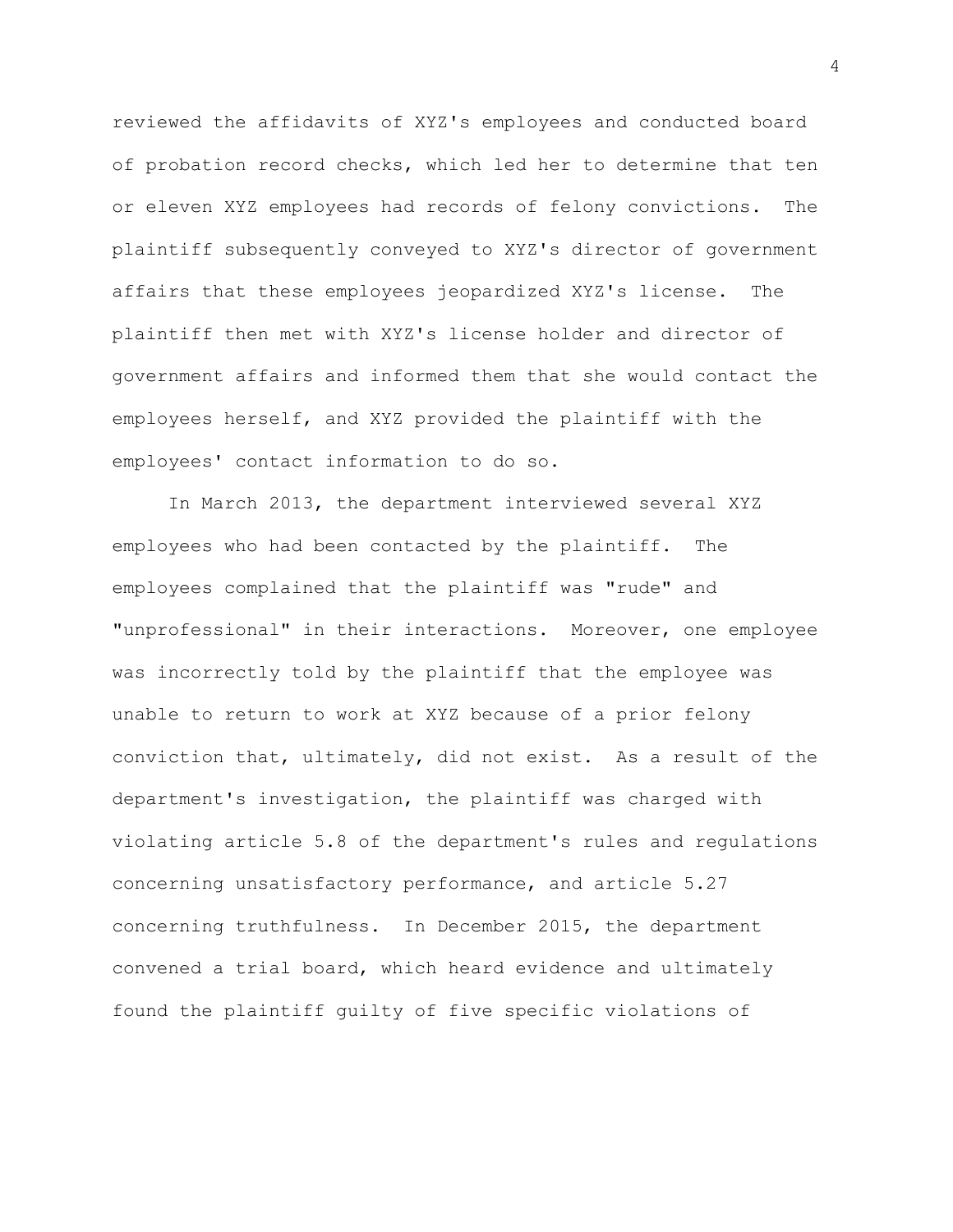article 5.8.1.4 The trial board recommended that the plaintiff forfeit a total of two days of accrued leave time as punishment, and both the trial board's findings and disciplinary recommendation were subsequently approved by the department colonel.

The plaintiff then timely appealed the department's decision to the commission pursuant to G. L. c. 22C, § 13. At the outset of an April 2016 evidentiary hearing before the commission, the plaintiff filed a motion requesting a public hearing pursuant to G. L. c. 31, § 43, which provides, "Any hearing pursuant to this section shall be public if either party so requests in writing." Simultaneously, the department moved to impound all testimony and exhibits that were relevant to the appeal. In its motion, the department argued that the bulk of the testimony and exhibits to be presented on appeal concerned the criminal offender record information (CORI) of several XYZ employees previously investigated by the plaintiff. Because such information is "highly sensitive and not subject to dissemination," the department argued that it should not be put

<sup>4</sup> Article 5.8.1 of the department's rules and regulations (effective Jan. 31, 2001) states: "Members shall maintain sufficient competency to properly perform their duties and assume the responsibilities of their positions. Members shall perform their duties in such a manner as will maintain the highest professionally accepted performance standards in carrying out the functions and objectives of the State police."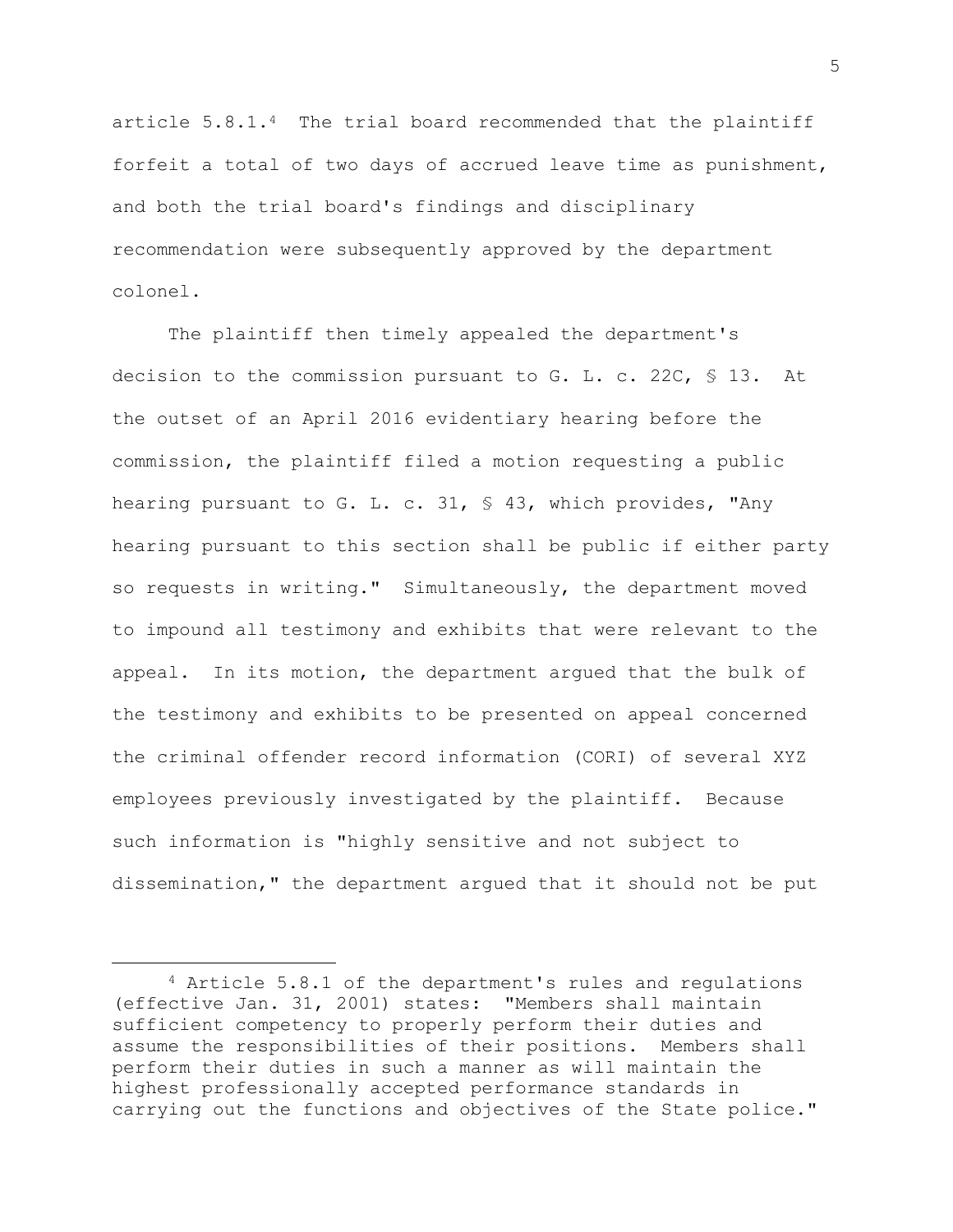in the position of potentially compromising the privacy rights afforded to the XYZ employees in their CORI records in order to defend the disciplinary action it took against the plaintiff.

The presiding commissioner at the hearing noted that there was a conflict between G. L. c. 31, § 43, which affords an appellant before the commission the right to a public hearing upon request, and the CORI statute, which protects the privacy of individuals with respect to the dissemination of their CORI records. After hearing argument from both parties, the presiding commissioner closed the hearing to members of the public. The presiding commissioner permitted the plaintiff's husband to remain for the hearing but advised him to exercise caution with respect to the sensitive information that was to be disclosed at the hearing. Ultimately, the commission issued a decision affirming the department's discipline of the plaintiff, concluding that the department's actions were supported by "just cause" and that the forfeiture of two days of accrued leave time was an appropriate sanction.

The plaintiff then commenced a civil action in the Superior Court, seeking judicial review of the commission's decision. The department, which was named as a codefendant, filed a motion to dismiss the plaintiff's complaint and asserted that the commission did not have subject matter jurisdiction to hear the plaintiff's appeal. Specifically, the department argued that

6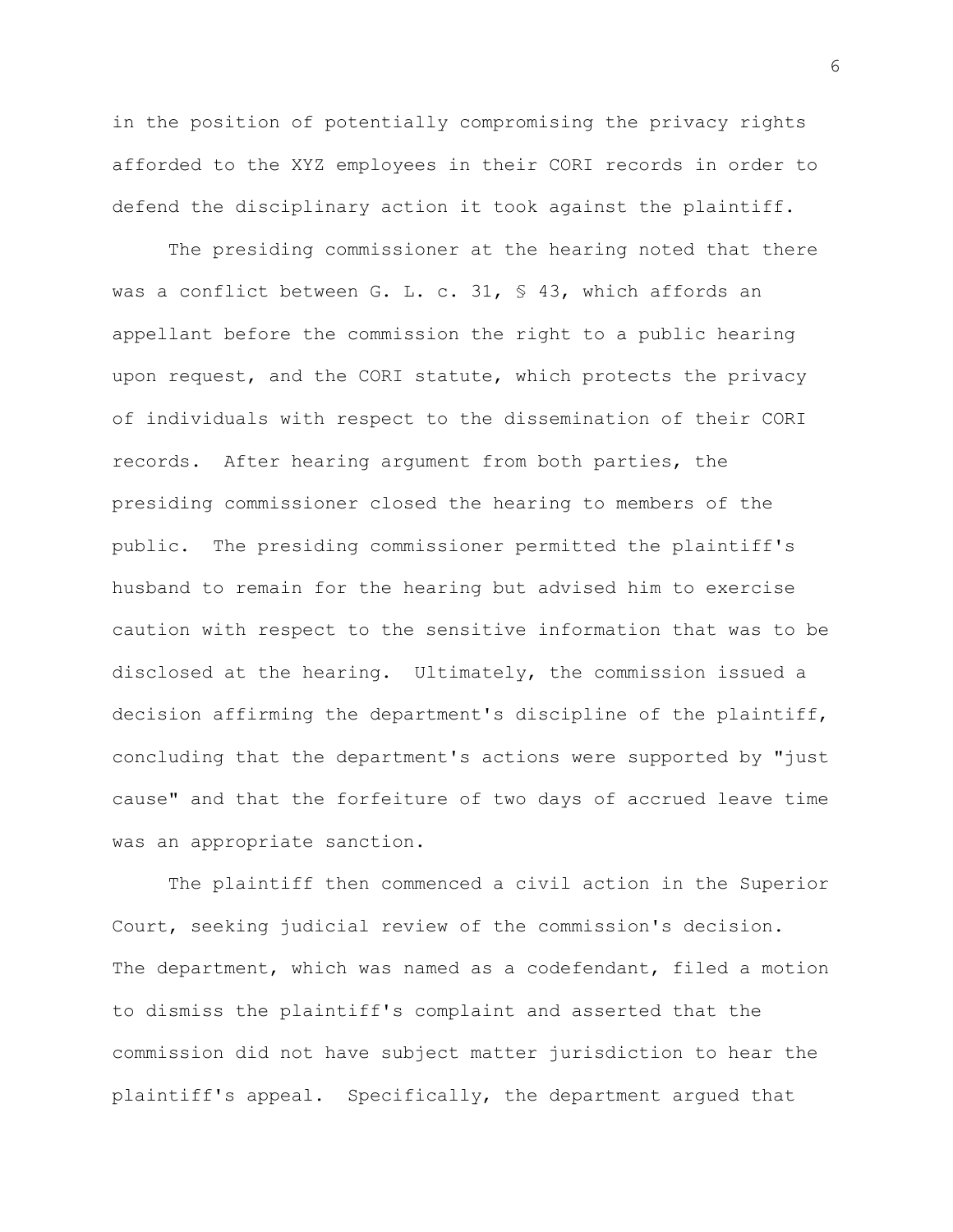the commission lacked jurisdiction over the plaintiff's appeal because loss of accrued leave time is not one of the appealable disciplinary sanctions expressly contemplated by civil service law, G. L. c. 31, § 41. The Superior Court judge denied the department's motion to dismiss and concluded that (1) under department regulations, loss of accrued leave time was the equivalent of a suspension; and (2) commission review of the plaintiff's appeal was consistent with the statutory goal of providing appeal rights to State employees across a broad range of disciplinary matters.

Subsequently, the plaintiff moved for judgment on the pleadings. In her motion, the plaintiff argued that the commission's decision to close the April 2016 evidentiary hearing was error requiring reversal and that the commission's decision affirming the department trial board's sanction was not supported by substantial evidence. The department and the commission cross-moved for judgment on the pleadings.

The Superior Court judge entered judgment on the pleadings for the defendants and affirmed the commission's decision in full. Specifically, the Superior Court judge concluded that (1) while it was error for the commission to close the evidentiary hearing to the public, the decision did not prejudice the plaintiff; and (2) the commission's decision was supported by substantial evidence and was not arbitrary or capricious. The

7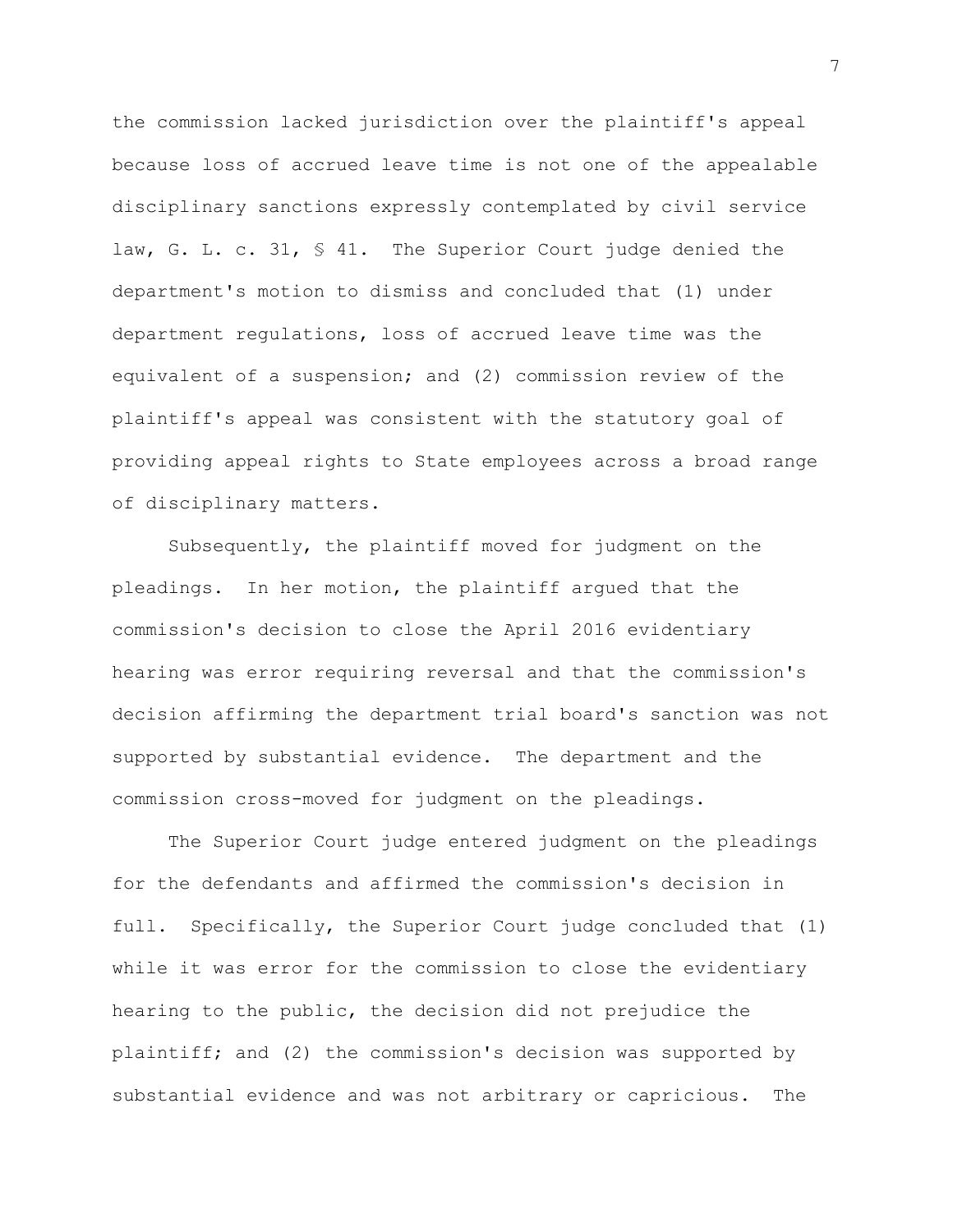plaintiff then appealed from the judgment on the pleadings, while the department appealed from the Superior Court judge's order denying its motion to dismiss for lack of subject matter jurisdiction. The case is now before this court on sua sponte transfer from the Appeals Court.

Discussion. 1. Subject matter jurisdiction. "[W]henever a problem of subject matter jurisdiction becomes apparent to a court, the court has 'both the power and the obligation' to resolve it." Rental Prop. Mgt. Servs. v. Hatcher, 479 Mass. 542, 547 (2018), quoting HSBC Bank USA, N.A. v. Matt, 464 Mass. 193, 199 (2013). See Mass. R. Civ. P. 12 (h) (3), 365 Mass. 754 (1974) ("Whenever it appears by suggestion of a party or otherwise that the court lacks jurisdiction of the subject matter, the court shall dismiss the action"). In addition, "[s]ubject matter jurisdiction cannot be conferred by consent, conduct or waiver." Rental Prop. Mgt. Servs., 479 Mass. at 547, quoting Litton Business Sys., Inc. v. Commissioner of Revenue, 383 Mass. 619, 622 (1981). Moreover, "a question of statutory interpretation is a question of law for the court to resolve." Matter of the Valuation of Bell Atl. Mobile of Mass. Corp., 456 Mass. 728, 733 (2010). Accordingly, because "lack of subject matter jurisdiction is fatal to a plaintiff's claims," Everett v. 357 Corp., 453 Mass. 585, 612 (2009), we must first address the threshold issue whether the commission had jurisdiction to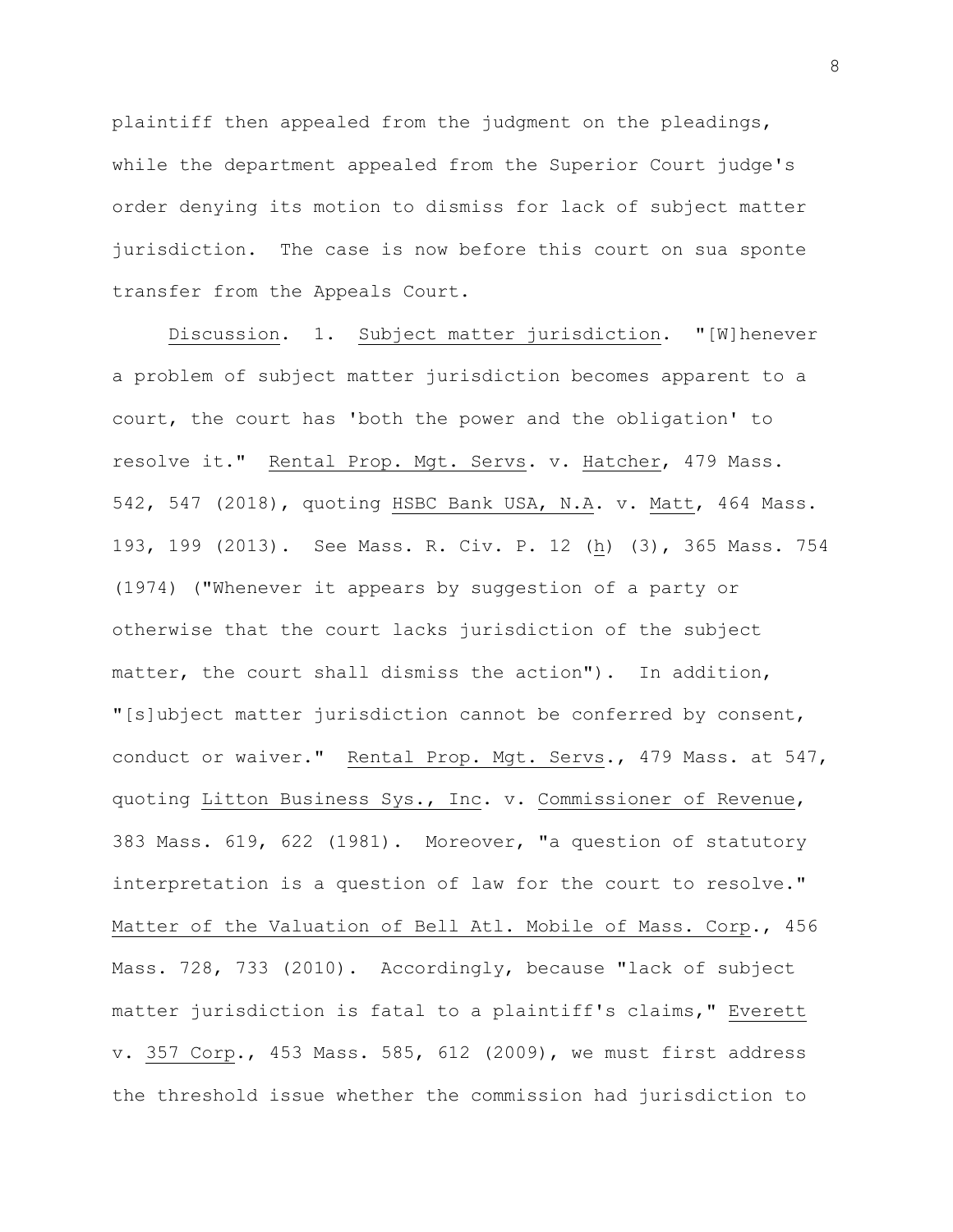hear the plaintiff's appeal. For the following reasons, we conclude that the commission did not have subject matter jurisdiction under G. L. c. 22C, § 13, and G. L. c. 31, §§ 41- 45, to hear the plaintiff's appeal of loss of two days of accrued leave time.

We begin our analysis with text of the relevant statutes. It is a familiar rule that, "[w]here the language of a statute is clear, courts must give effect to its plain and ordinary meaning and . . . need not look beyond the words of the statute itself" (citation omitted). Milford v. Boyd, 434 Mass. 754, 756 (2001). In addition, we have consistently held that when interpreting a statute, "none of its words is to be regarded as superfluous," id. at 757, and we must "avoid a construction which would make statutory language meaningless," Commonwealth v. Super, 431 Mass. 492, 497-498 (2000), quoting Commonwealth v. Maher, 408 Mass. 34, 37 (1990).

General Laws c. 22C, § 13, provides that any uniformed member of the State police who has served for more than one year and who is charged with misconduct shall be tried by a department trial board at the direction of the colonel. The statute further provides: "Any person aggrieved by the finding of such a trial board may appeal the decision of the trial board under sections 41 to 45, inclusive of chapter 31." G. L. c. 22C, § 13. Tracking these cross-references, G. L. c. 31,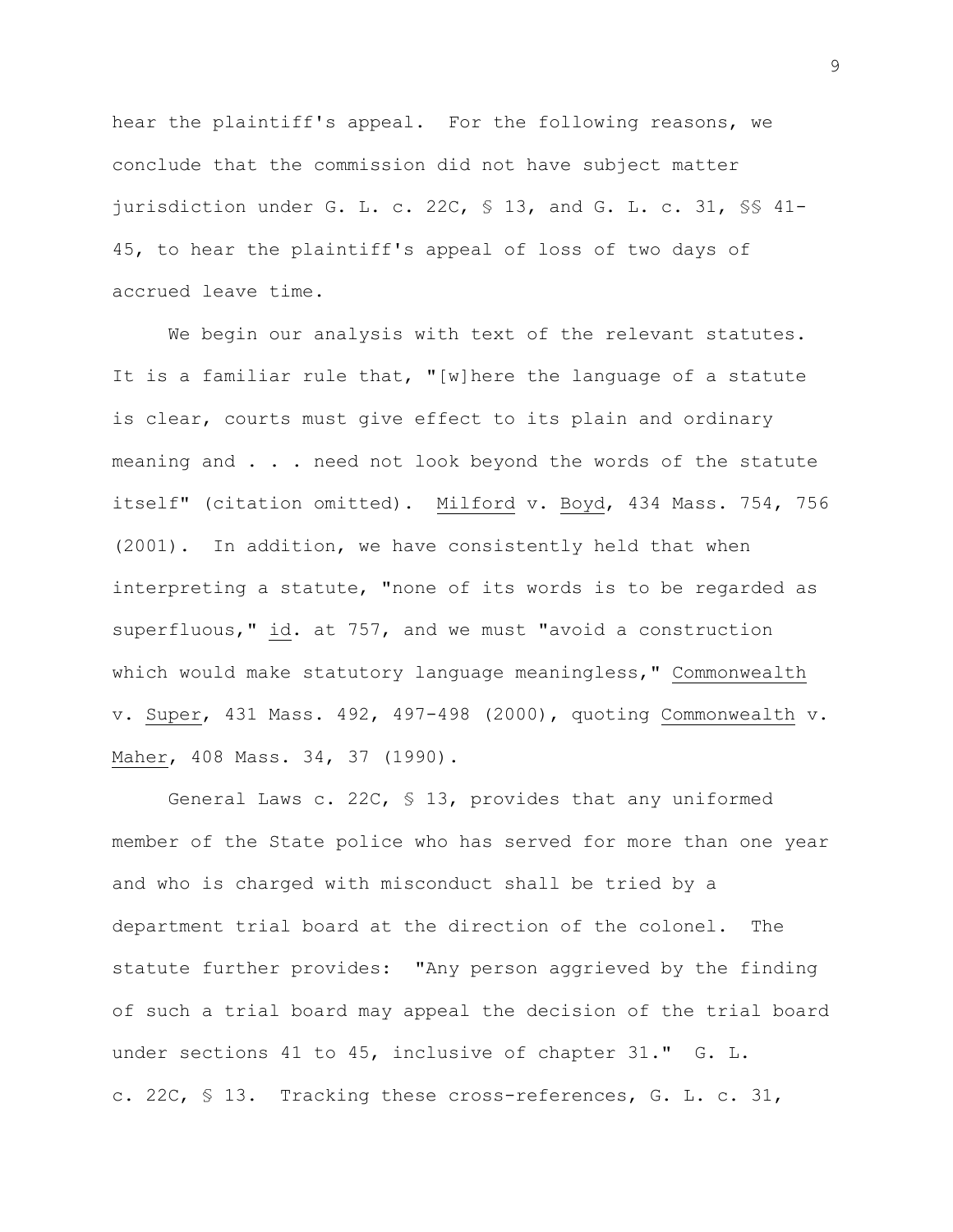§ 41, provides for protection against the imposition of certain enumerated disciplinary actions unless there is "just cause." Finally, G. L. c. 31, § 43, provides that any person who is "aggrieved by a decision of an appointing authority made pursuant to [§ 41]" may appeal that decision to the commission. Taken together, whether a State police trooper may appeal a disciplinary matter to the commission is essentially determined by whether the matter falls within the scope of G. L. c. 31, § 41. This requires a close reading of the specific language of § 41, which provides in relevant part:

"Except for just cause . . . , a tenured employee shall not be discharged, removed, suspended for a period of more than five days, laid off, . . . lowered in rank or compensation without his written consent, nor his position be abolished."<sup>5</sup>

The statute expressly enumerates specific disciplinary actions that may be appealed to the commission if they are not supported by "just cause." Importantly, "loss of accrued leave time" is not among the list of contemplated disciplinary actions. There is also no language in the statute suggesting that the list includes, but is not limited to, the enumerated disciplinary actions. See, e.g., G. L. c. 112, § 5B ("'Disciplinary action' includes, but is not limited to, revocation, suspension,

<sup>5</sup> The second paragraph of G. L. c. 31, § 41, also extends "just cause" protection for suspensions of five days or less, although it provides a different process for internal review for these shorter suspensions.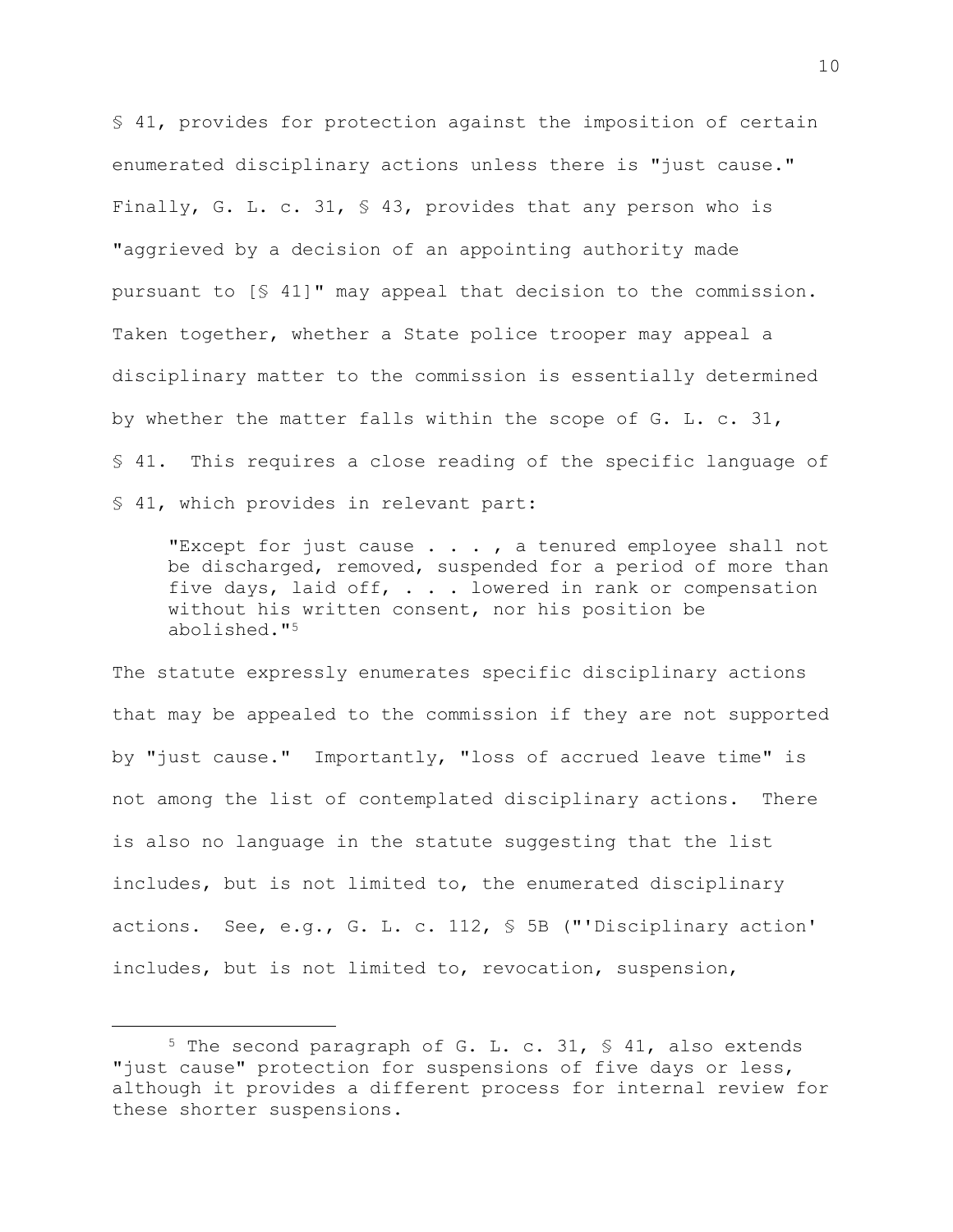censure, reprimand, restriction, nonrenewal, denial, or restriction of privileges, or resignation"). Nor is there other equivalency or catch-all language in the statute.

We have recognized that "a statutory expression of one thing is an implied exclusion of other things omitted from the statute." Commonwealth v. Russ R., 433 Mass. 515, 521 (2001), quoting Police Comm'r of Boston v. Cecil, 431 Mass. 410, 413 (2000). The listed disciplinary actions are of a common type, involving significant personnel decisions that will be upheld only if there is "just cause" for the disciplinary action. "Just cause," in this context, is defined by "substantial misconduct which adversely affects the public interest by impairing the efficiency of the public service" (emphasis added). Police Comm'r of Boston v. Civil Service Comm'n, 39 Mass. App. Ct. 594, 599 (1996), quoting Murray v. Second Dist. Court of E. Middlesex, 389 Mass. 508, 514 (1983). Accordingly, we read G. L. c. 31,  $\frac{1}{5}$  41, to provide that only the serious disciplinary decisions expressly contemplated by the statute may be appealed to the commission.<sup>6</sup>

<sup>6</sup> We note the commission itself has previously acknowledged that it does not have jurisdiction over department disciplinary actions that are not enumerated in G. L. c. 31,  $\frac{6}{5}$  41. See, e.g., Hackett vs. Department of State Police, Civil Serv. Comm'n No. D-06-191, at 16 (Jan. 15, 2009) (acknowledging "the Commission pursuant to [G. L. c. 31 §§ 41-43,] only has jurisdiction over disciplinary actions involving a termination, suspension, involuntary transfer or punishment duty"); Bretta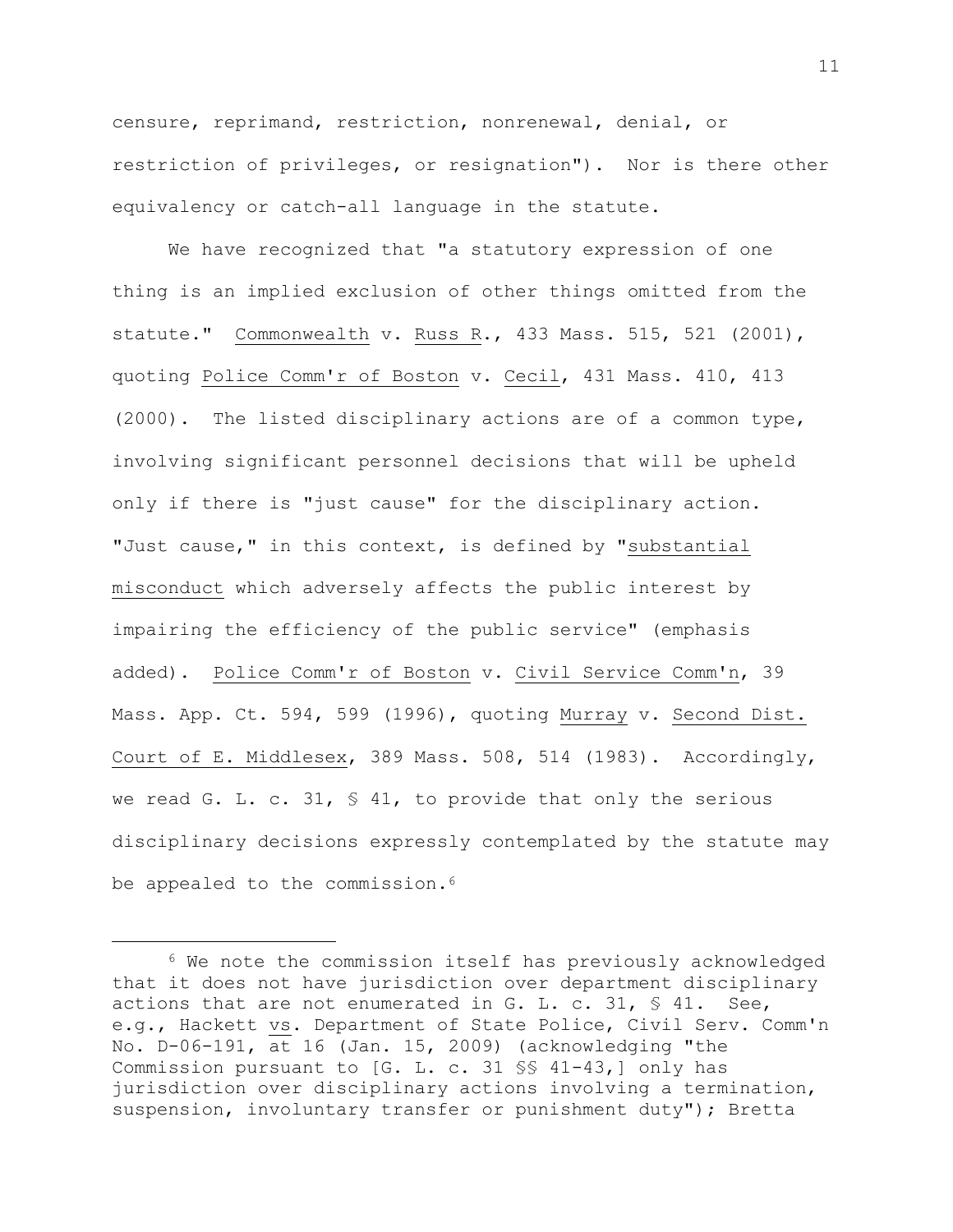In the face of a plain language interpretation of the statute, the commission contends that the loss of accrued leave time is the functional equivalent of a suspension. We are not persuaded. While the department trial board is permitted the flexibility to impose loss of accrued leave time as an "alternative" to suspension, the availability of accrual leave time as an alternative indicates that accrual leave time is a lesser sanction to suspension and not an equivalent. In addition, the department's interpretation of its own regulations suggests significant distinctions between the two sanctions. For example, article 5.17.2 of the department's rules and regulations provides that State police troopers who are suspended "shall be deprived of all Massachusetts State Police powers and privileges and must not represent themselves as members of the Massachusetts State Police." That same rule also provides that State police troopers who are suspended for five or more consecutive days must also relinquish their issued badges, identification cards, and weapons to their division commanders for the duration of the suspension. In essence, State police troopers who are "suspended" by the department are temporarily separated from their employment and may not avail

vs. Department of State Police, Civil Serv. Comm'n No. D-05-1, at 52 (Jul. 31, 2008) (finding commission lacks jurisdiction to address discipline of "reprimand" under provisions of G. L. c.  $31, S 41$ .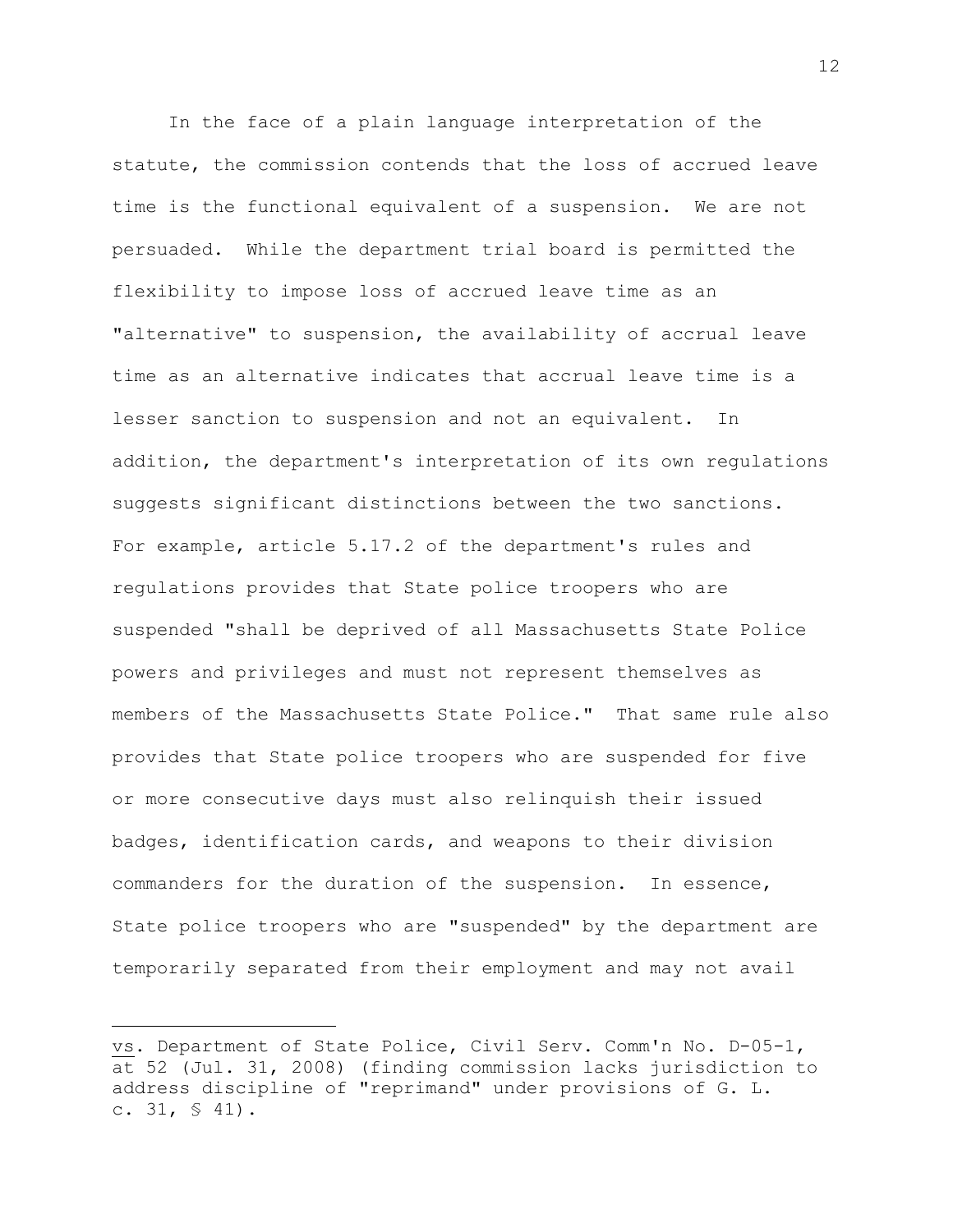themselves of the privileges of being a State police trooper. We note that this interpretation of "suspension" is also consistent with civil service law. See G. L. c. 31, § 1 (defining "suspension" as "temporary, involuntary separation of a person from his civil service employment by the appointing authority"). In contrast, a State police trooper ordered to forfeit accrued leave time is not subject to any of the aforementioned penalties apart from the actual forfeiture of such leave time, and at no point is the trooper separated from his or her employment.<sup>7</sup> Accordingly, we conclude that loss of accrued leave time is not covered by the statutory language referencing suspensions, nor is loss of accrued leave time the functional equivalent of a suspension for purposes of G. L. c.  $31, S$  41.8

The commission also argues that the plain reading of G. L. c. 22C, § 13, should be disregarded based on the Legislature's

<sup>&</sup>lt;sup>7</sup> We also recognize that the department has consistently construed suspension and loss of accrued leave time as distinct punishments, with the latter being a less severe sanction attended with far fewer consequences. The record in this case includes numerous instances in which the department has argued that loss of accrued leave time is not equivalent to a suspension.

<sup>&</sup>lt;sup>8</sup> We reach this conclusion in part based on the fact that only two days of lost accrued leave time were involved here. If the disciplinary sanction imposed had required weeks or months of lost accrued leave time, a more difficult question would have been presented.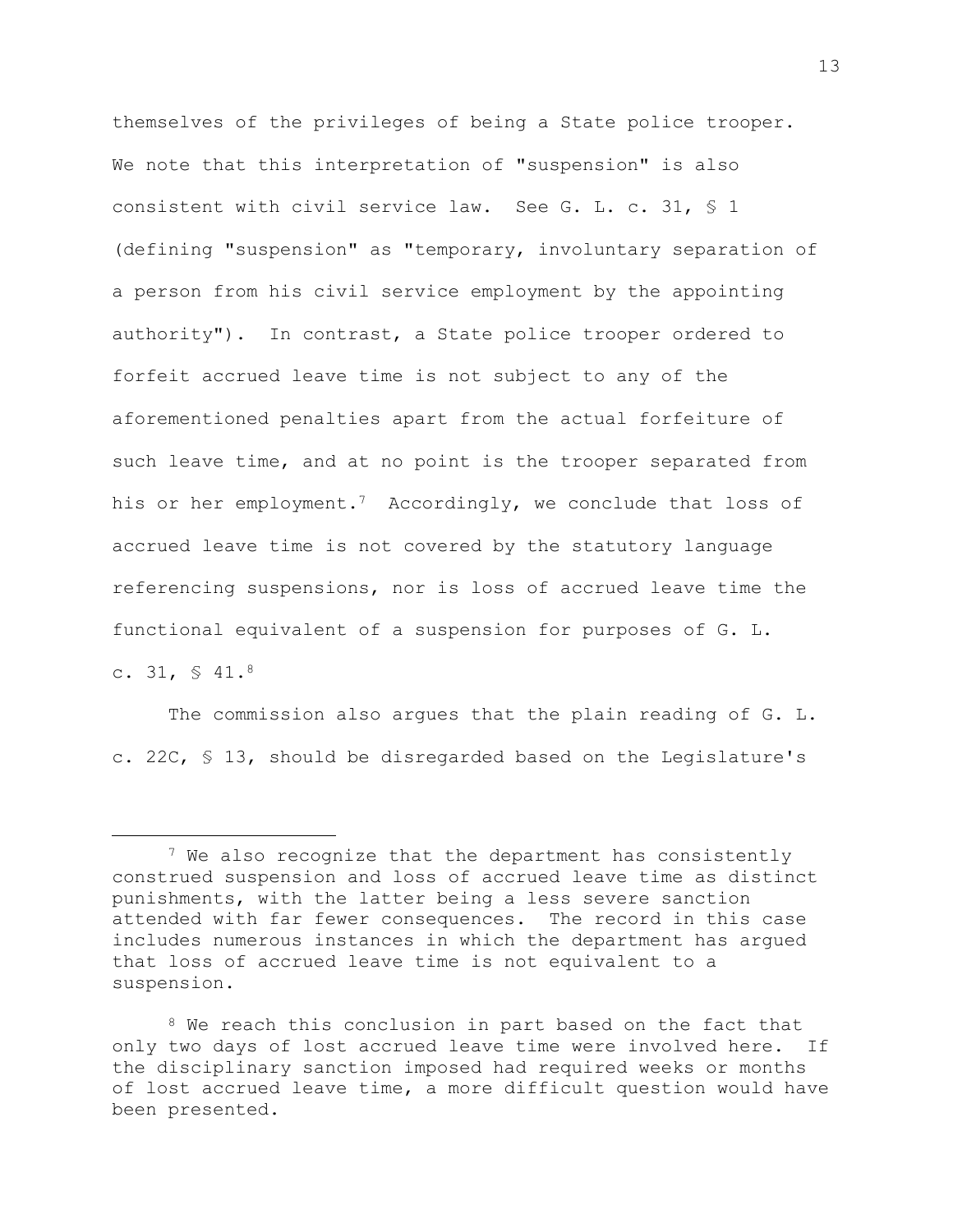intent in promulgating the statute. Specifically, the commission relies on the statute's original 1993 language, which stated:

"Any person aggrieved by the finding of such trial board may . . . bring a petition in the district court within the judicial district of which he resides . . . [to] review such finding and determine whether or not upon all the evidence such finding and punishment was justified."

St. 1991, c. 412, § 22. The commission contends, based on this pre-2002 amendment language, that the Legislature did not intend to substantively limit the disciplinary matters that a State police trooper could appeal.

We disagree. By amending G. L. c. 22C, § 13, as it did in 2002, see St. 2002, c. 43, the Legislature substantively altered the plain and natural meaning of the statute in two important ways. First, the Legislature redirected appeals of department discipline from the District Court to the commission. Second, and more importantly for our purposes, the Legislature conditioned the commission's jurisdiction to hear such appeals on the express language of G. L. c. 31, §§ 41-45. It is reasonable for the Legislature, when it transferred appeals from the District Court to the commission, to have the commission's subject matter jurisdiction over department discipline track the language of its jurisdiction over other civil service employees.<sup>9</sup>

<sup>9</sup> The legislative history of the 2002 amendment to G. L. c. 22C, § 13, supports this conclusion. In voting to override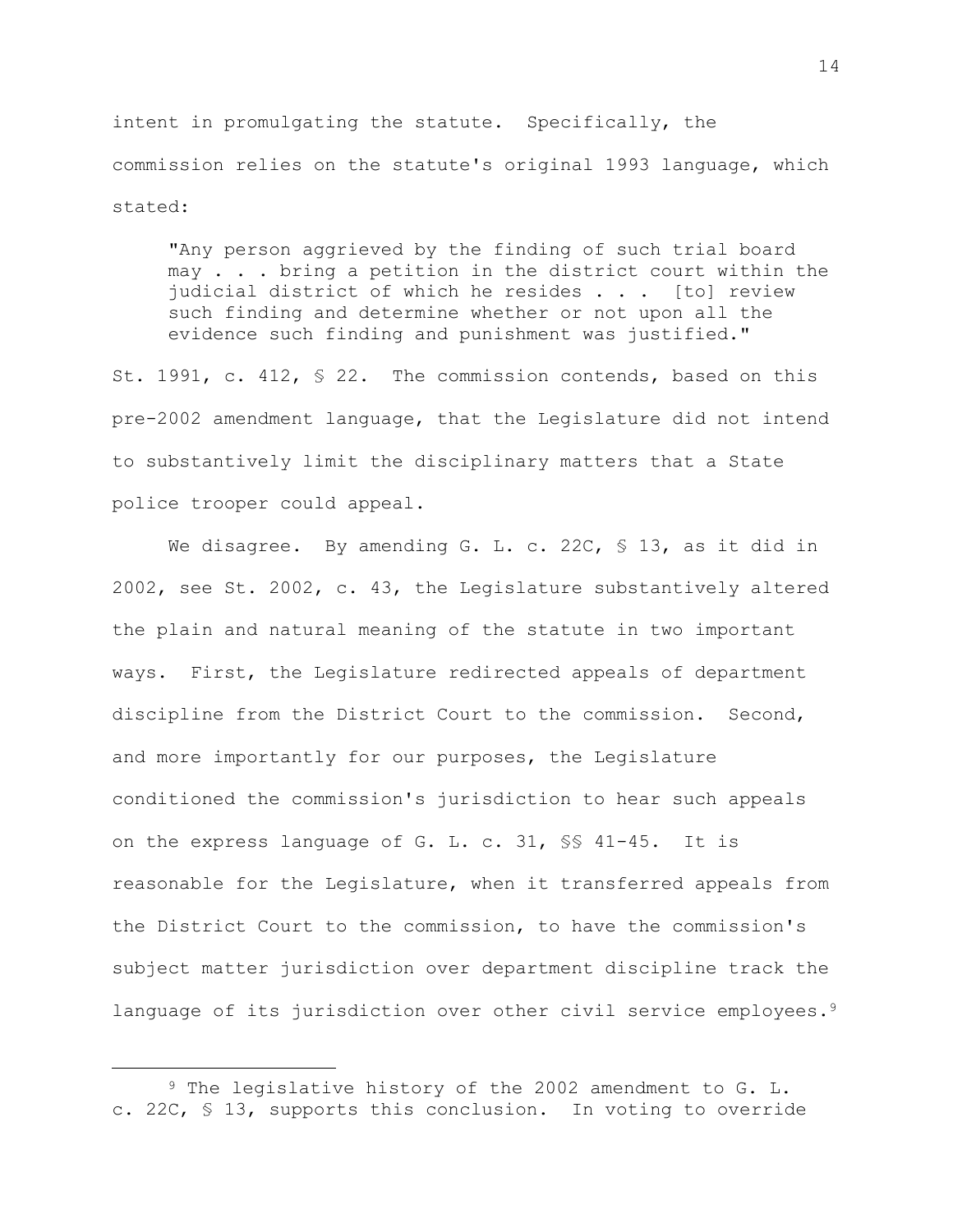In sum, the commission's pre-amendment interpretation of the statute would essentially jettison the amended text's express reference to "sections 41 to 45, inclusive of chapter 31," which we decline to do.

Finally, we emphasize that our decision today does not leave without recourse those State police troopers who have been subject to department level discipline that does not meet the requirements of G. L. c. 31, § 41. General Laws c. 22C, § 43, expressly provides that any person may appeal a department order to the colonel, "who shall thereupon grant a hearing, and after such hearing the colonel may amend, suspend or revoke such order." Such internal appellate rights provide State police troopers protection against less significant forms of discipline.

For the foregoing reasons, we hold the commission does not have subject matter jurisdiction under G. L. c. 22C, § 13, and G. L. c. 31, §§ 41-45, to hear the plaintiff's appeal of loss of two days of accrued leave time.

the Acting Governor's veto of the amended statute, legislators stated that they wanted to provide "the State Police the same types of access to a review that other police are entitled to," and to provide State police troopers "fairness" by redirecting appeals to the commission. State House News Service (House Sess.), Jan. 16, 2002 (statement of Rep. Timothy J. Toomey, Jr.); State House News Service (Senate Sess.), Feb. 12, 2002 (statement of Sen. Robert S. Creedon, Jr.).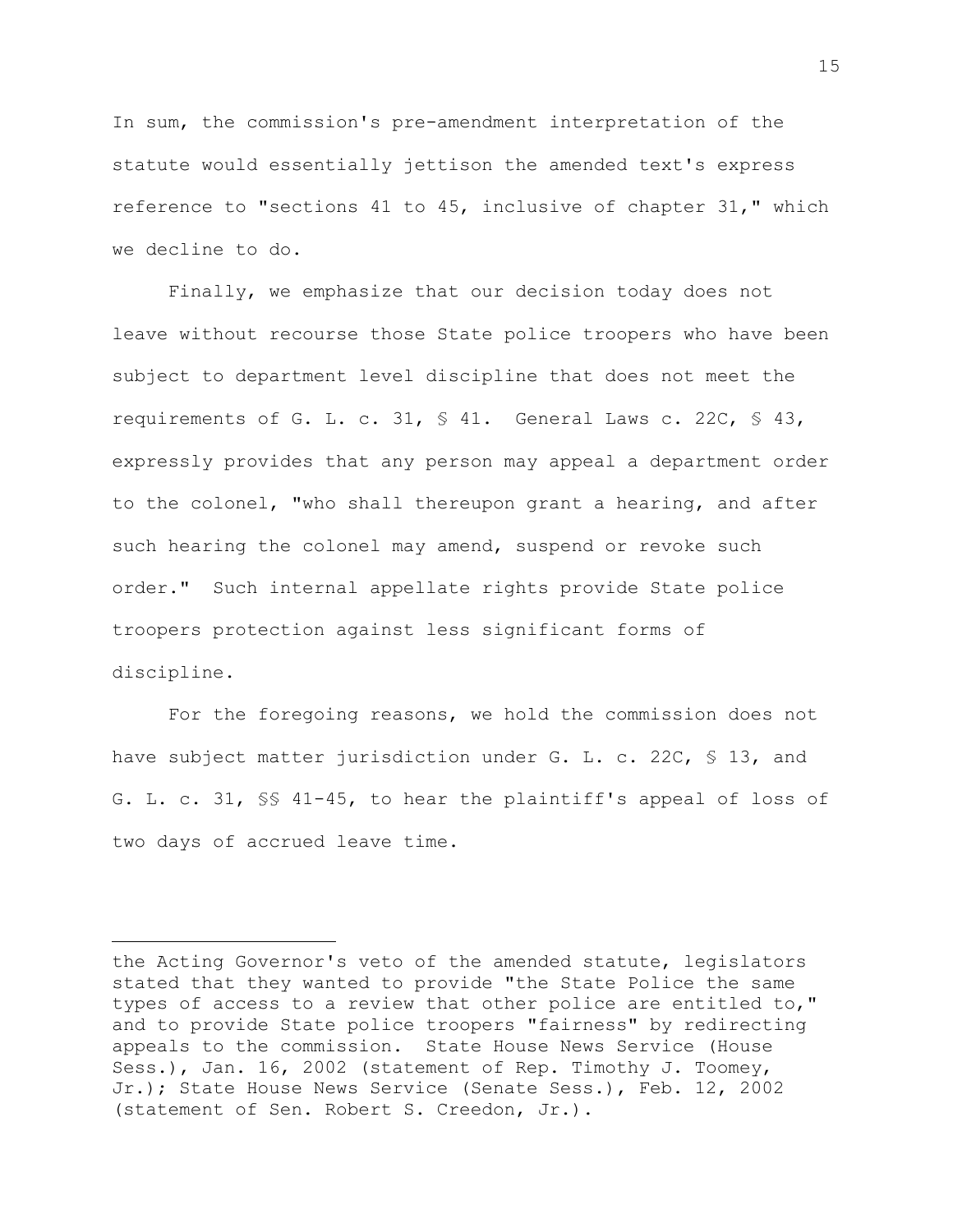2. Public hearing. Because of the above jurisdictional defect, we need not address the issue whether it was error for the commission to close the evidentiary hearing. Nonetheless, we acknowledge that the presiding commissioner had a difficult task in reconciling the plaintiff's right to a public hearing under G. L. c. 31, § 43, which the plaintiff duly chose to exercise here, with the privacy rights afforded to the witnesses in their CORI records under G. L. c. 6, § 172. Although not necessary for our decision today, we emphasize that in future cases in which a plaintiff requests a public hearing under G. L. c. 31, § 43, we caution the commission against blanket closures of hearings where a less restrictive option is available, such as impoundment or redaction of specific exhibits, or similar limitations on witness testimony.<sup>10</sup>

<sup>10</sup> We also nonetheless agree with the Superior Court judge here that, even if the commission improperly closes proceedings to the public, the appropriate standard of review is not structural error, as argued by the plaintiff. We apply structural error to protect an individual's constitutional right to a public trial in criminal cases. See Commonwealth v. Vargas, 475 Mass. 338, 357 (2016) (affirming that criminal defendants' right to public trial is guaranteed by Sixth Amendment to United States Constitution and that violation of such right is structural error requiring reversal); Commonwealth v. Hampton, 457 Mass. 152, 163 (2010) ("Generally, [structural error] is error that necessarily render[s] a criminal trial fundamentally unfair or an unreliable vehicle for determining guilt or innocence" [quotation and citation omitted]). Such a standard, with its presumption of prejudice, is not applicable to the closure of commission proceedings.